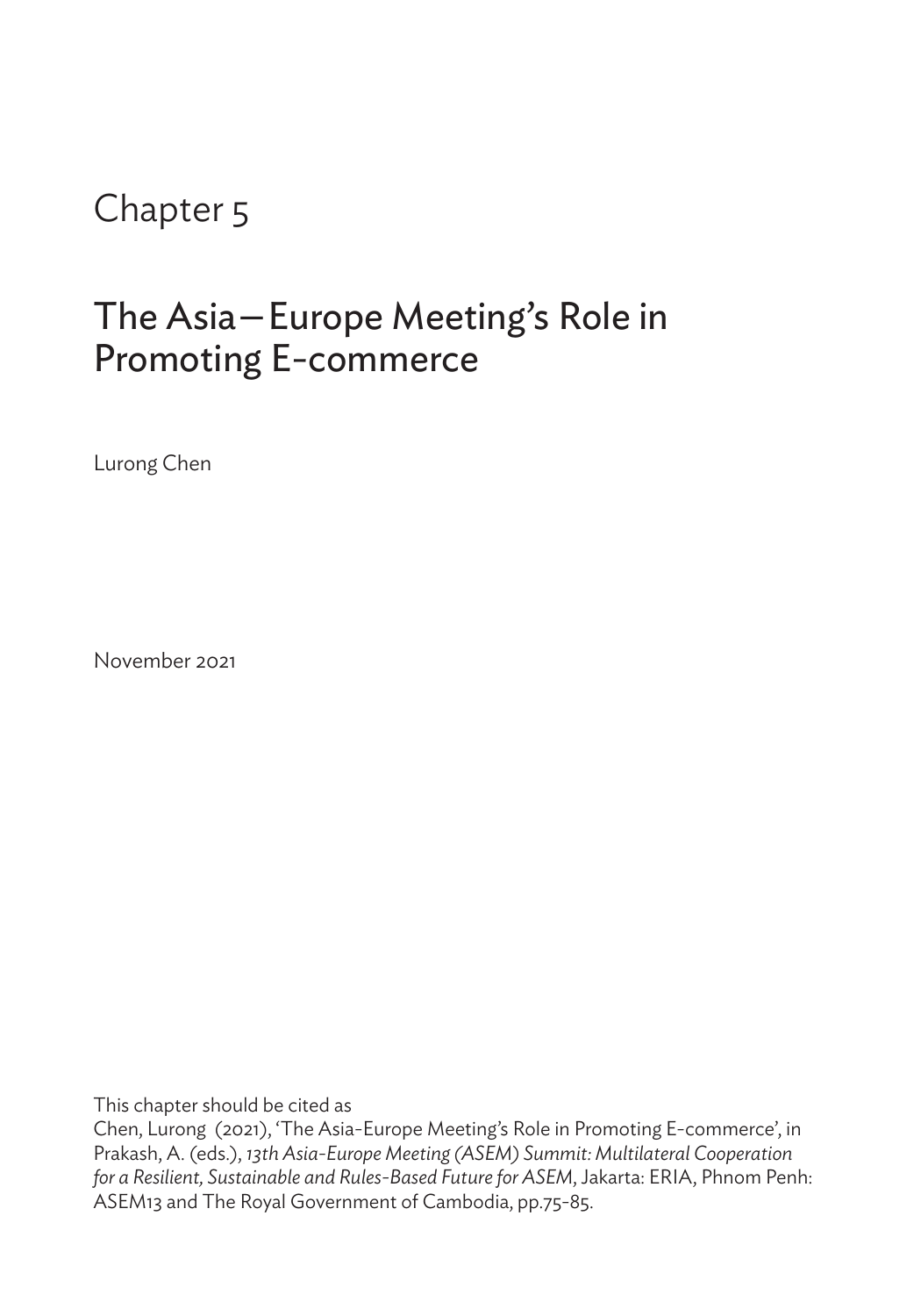# The Asia–Europe Meeting's Role in Promoting E-commerce

#### LURONG CHEN

### Abstract

Asia and Europe have big potential in developing e-commerce, and the Asia–Europe Meeting (AEM) has an important role to play in helping both to harness this potential. Promoting digitalisation and e-commerce is a top priority in the drive to further connectivity and cooperation between Asia and Europe. One of the basic requirements for achieving economic success in the digital era is data connectivity. In particular, the Asia–Europe Meeting must collaborate in facilitating free flow of data with trust.

## The Asia–Europe Meeting in Global E-commerce

E-commerce is one of the most dynamic sectors in the global economy. Global e-commerce sales have been climbing steadily, and sustained growth is in sight. Worldwide, e-commerce retail sales increased at a two-digit growth rate from \$1.5 trillion in 2015 to \$3.5 trillion in 2019, and were projected to increase further to \$6.5 trillion by 2023, representing nearly one-quarter of total global retail sales.

Several different factors have laid a solid foundation for booming cross-border e-commerce, including the use of smartphones, high-speed Internet, the maturity of online payment systems, changes in consumer behaviour, and services sector liberalisation. By introducing new digital tools such as artificial intelligence, cloud computing, big data, and machine learning to the market, digitalisation is disrupting traditional ways of doing business, in several different ways (Chen and Kimura, 2020). For instance, in the business-to-consumer e-commerce market, smartphone access accounts for more than half of retail website visits worldwide and most e-retail revenue. A variant of e-commerce, the so-called mobile commerce or M-commerce, is supported by the development and integration of smartphone, digital identification, e-payment, and Internet technologies that effectively facilitate online marketing and shopping.

By the end of 2018, there were over 2.4 billion e-commerce users in Asia–Europe Meeting (ASEM) countries, accounting for more than \$1.2 trillion in total revenue. China is the largest e-commerce market in terms of the number of users and annual e-commerce revenue.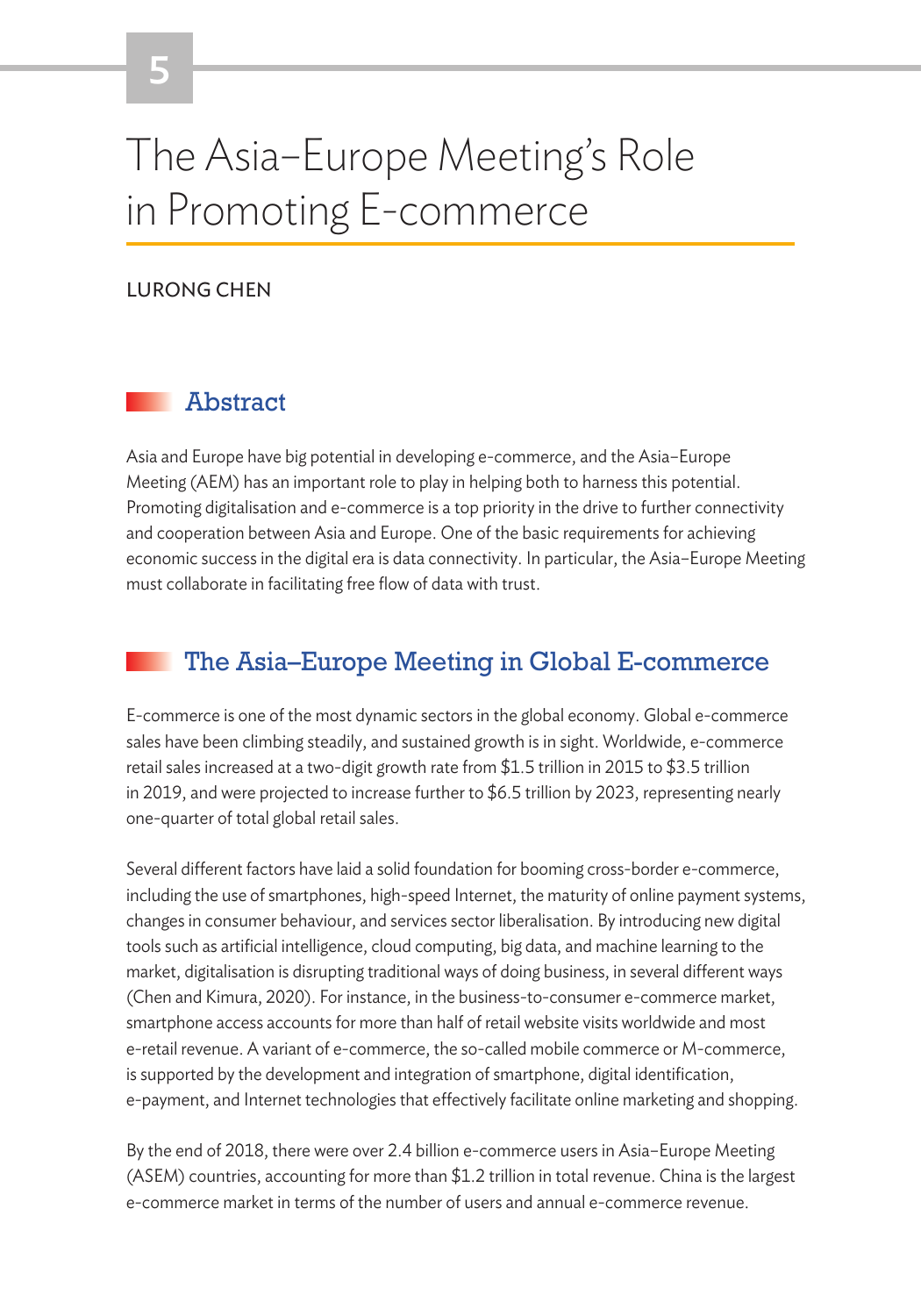Japan, the United Kingdom, Germany, and the Republic of Korea were also at the top of the list in terms of annual e-commerce revenue. It is projected that the total number of e-commerce users worldwide will reach 3.4 billion and total e-commerce revenue will reach \$2.2 trillion by 2024 (Figure 1).



**Figure 1:** Asia–Europe Meeting E-commerce Revenue and Number of Users

<sup>a</sup> projected data.

Source: Author. Raw data retrieved from Statista Digital Market Outlook 2019. www.statista.com (accessed 27 June 2020).

All ASEM e-commerce markets, especially those of Asia's three most populous economies – China, India, and Indonesia – are projected to experience high-speed growth. In terms of average e-commerce revenue per user (ARPU), there are gaps between Asian and European countries. Of the seven countries in which ARPU exceeded \$1,000 in 2018, five were in Europe. In general, penetration and average spending on e-commerce per capita is lower amongst Asian users than European users. Nonetheless, Asia is catching up fast. It is estimated that, in the next 5–10 years, the top five fastest growing e-commerce markets in the world will all be in Asia.<sup>1</sup>

Measured by the compounded annual growth rate of e-commerce penetration, the top five fastest growing markets are Bangladesh, Pakistan, the Lao People's Democratic Republic, Mongolia, and Cambodia. The top five measured by compounded annual growth rate of average revenue per user are Indonesia, Pakistan, Bangladesh, Myanmar, and India.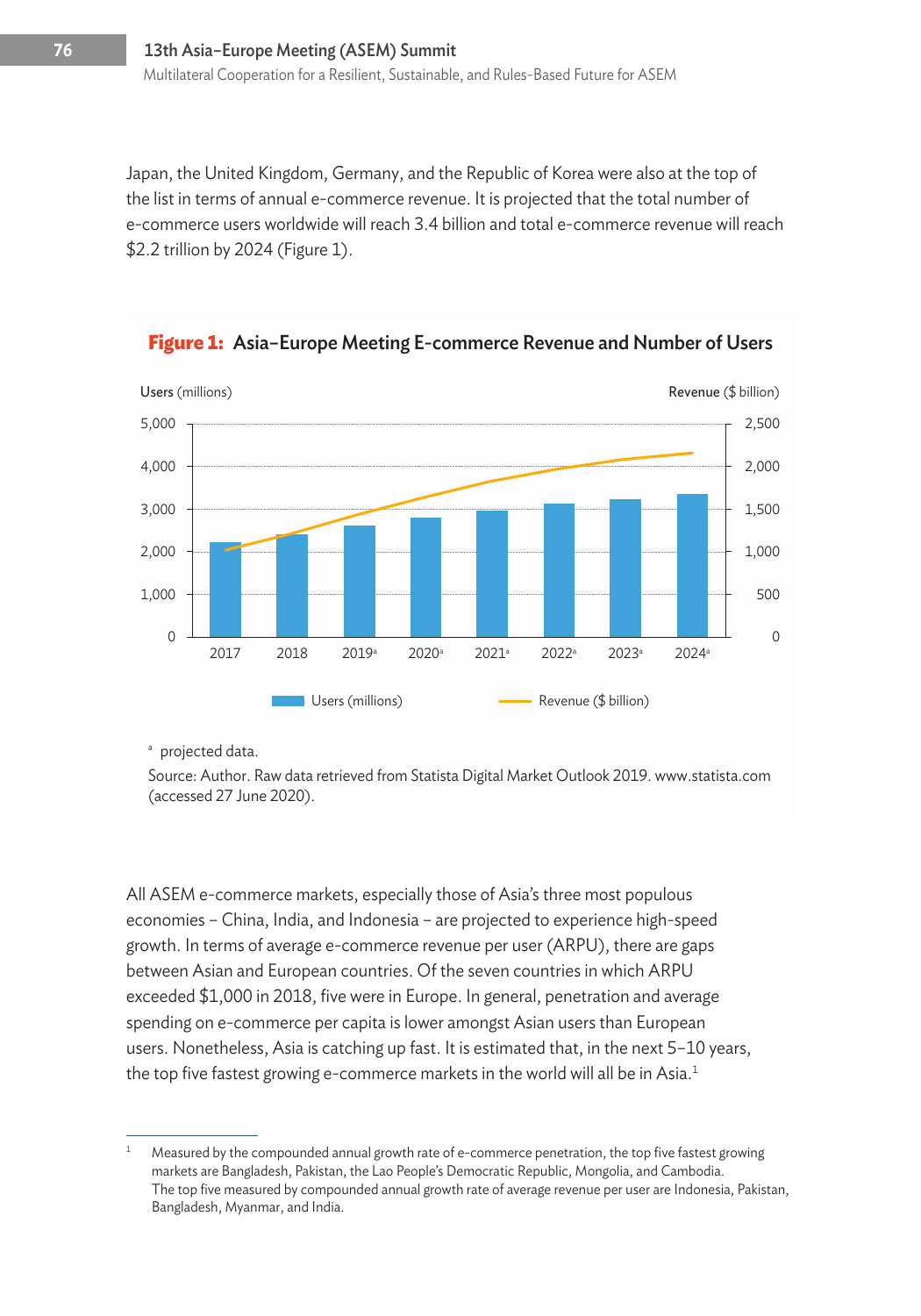

#### **Figure 2:** Asia–Europe Meeting E-commerce Penetration and Average Revenue per User

ARPU = average e-commerce revenue per user, Korea = Republic of Korea, Lao PDR = Lao People's Democratic Republic, UK = United Kingdom.

<sup>a</sup> Top five countries with the highest growth of e-commerce penetration.

 $^{\rm b}$  Top five countries with the highest growth of average revenue per user.

Source: Author. Raw data retrieved from Statista Digital Market Outlook 2019. www.statista.com (accessed 27 June 2020).

By 2024, both e-commerce penetration and ARPU in Asia will have increased significantly. Although the digital divide is unlikely to disappear, the gap between advanced economies and developing economies in Asia is narrowing, especially in terms of e-commerce penetration (Figure 2).

In short, doing business online involves fewer intermediate links between sellers and buyers. Thanks to easier access to the Internet and e-commerce enabling services (e.g. searching, delivery, digital identification, payment, and consumer protection), e-commerce effectively lowers market entry barriers and enables more individuals and micro, small, and medium-sized enterprises (MSMEs) to tap into markets. Internationally, it facilitates trade and investment by reducing cross-border transaction and delivery costs and, more importantly, promoting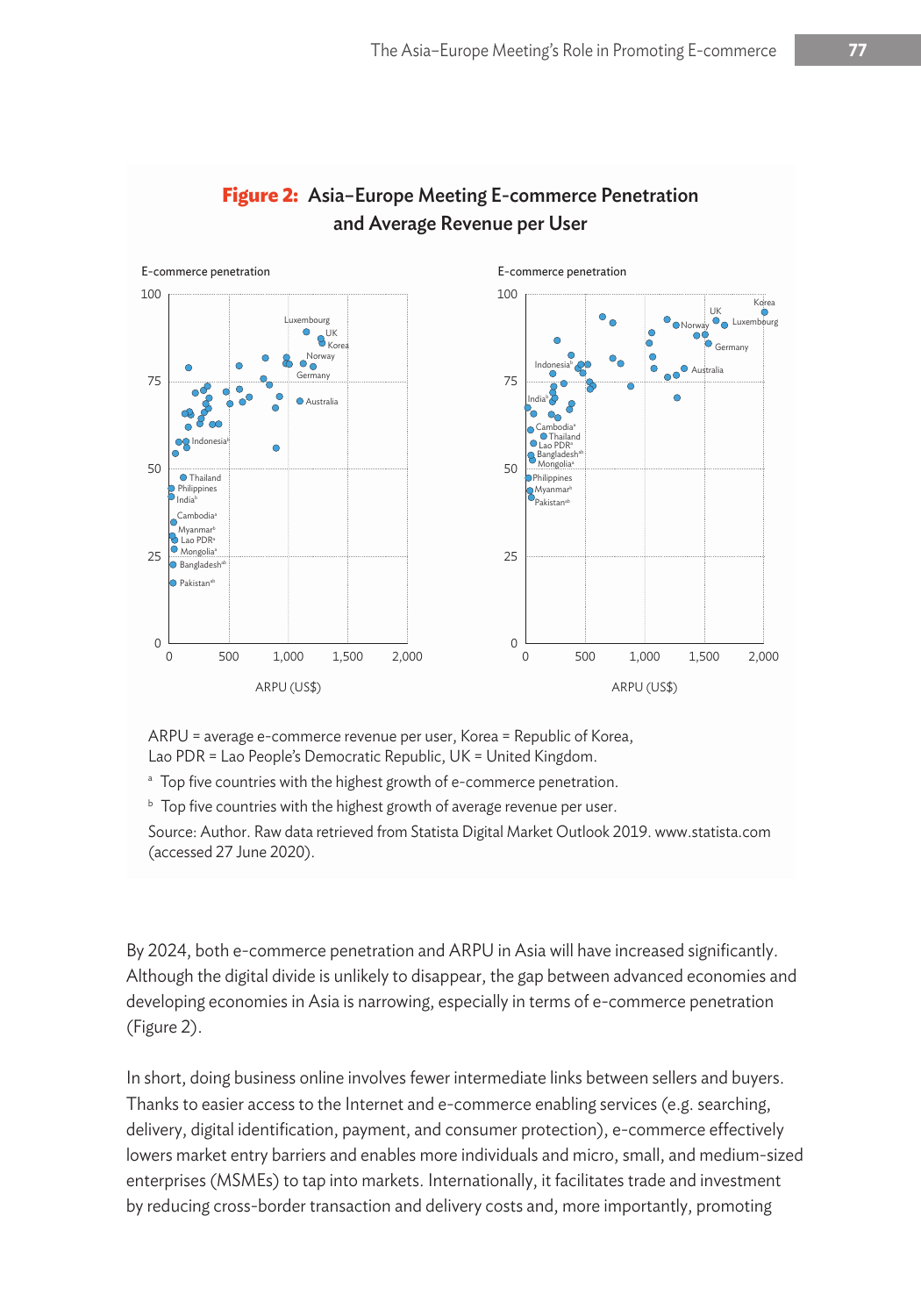international diffusion of information and increasing transparency, which helps identify new markets and expands global value chains (GVCs) (Chen, 2017; 2019). On the supply side, the development of information and communication technology (ICT) is not only enhancing existing globalisation (characterised primarily by international trade and GVCs), but also is leading to a new pattern of international division of labour that facilitates individuals and MSMEs to participate into GVCs (the 'third unbundling') (Baldwin, 2016; Kimura, 2018; Kimura and Chen, 2018). At the micro-level, e-commerce could empower MSMEs to achieve inclusive growth by creating opportunities for them to gain wider market access without incurring overhead costs. For both Asia and Europe, linking MSMEs to GVCs through e-commerce tends to result in significant market expansion and, more importantly, generates a large multiplier effect on the rest of the economy.

Digitalisation is having a deep impact on the global economy, and e-commerce development is one the main dimension of development. To tap into ASEM's e-commerce potential, the sector cannot be looked at from a single perspective. Instead, leaders from Asia and Europe need to work towards supporting the entire value chain network covering both continents. This means empowering multiple players within the e-commerce ecosystem, facilitating cross-border trade, and building trust for consumers to 'ride the digital wave'. Aiming to coordinate the Asia–Europe engagement and activity on connectivity, the ASEM established the ASEM Path Finder Group on Connectivity (APGC) which consists of six areas of focus, and 'Future Connectivity and Digital Economy' is one of them ('Area of Focus 4').

# Policy Concerns and Priority

Promoting digitalisation and e-commerce shall be seen as a drive of further connectivity and cooperation between Asia and Europe. For ASEM Partner states, the goal is to create opportunities to realise the potential for rapid growth by collectively improving digital connectivity, accelerating digital transformation, and facilitating online business, as this is related to the wellbeing of over 55% of the world's total population. Tasks related to this mainly fall under the economic and financial pillar of ASEM, but must also be supported by synchronised progress under the political and sociocultural pillars.

In addition to the market actions that determine the pace of technological progress and market adoption, the country's national development strategy and economic policies also play a vital role in e-commerce. Especially in areas where the market mechanism loses its effectiveness or efficiency, policy intervention can help eliminate or mitigate the consequences of market failure by providing public goods. To promote e-commerce development, the establishment of the regulatory framework is as important as that of network infrastructure.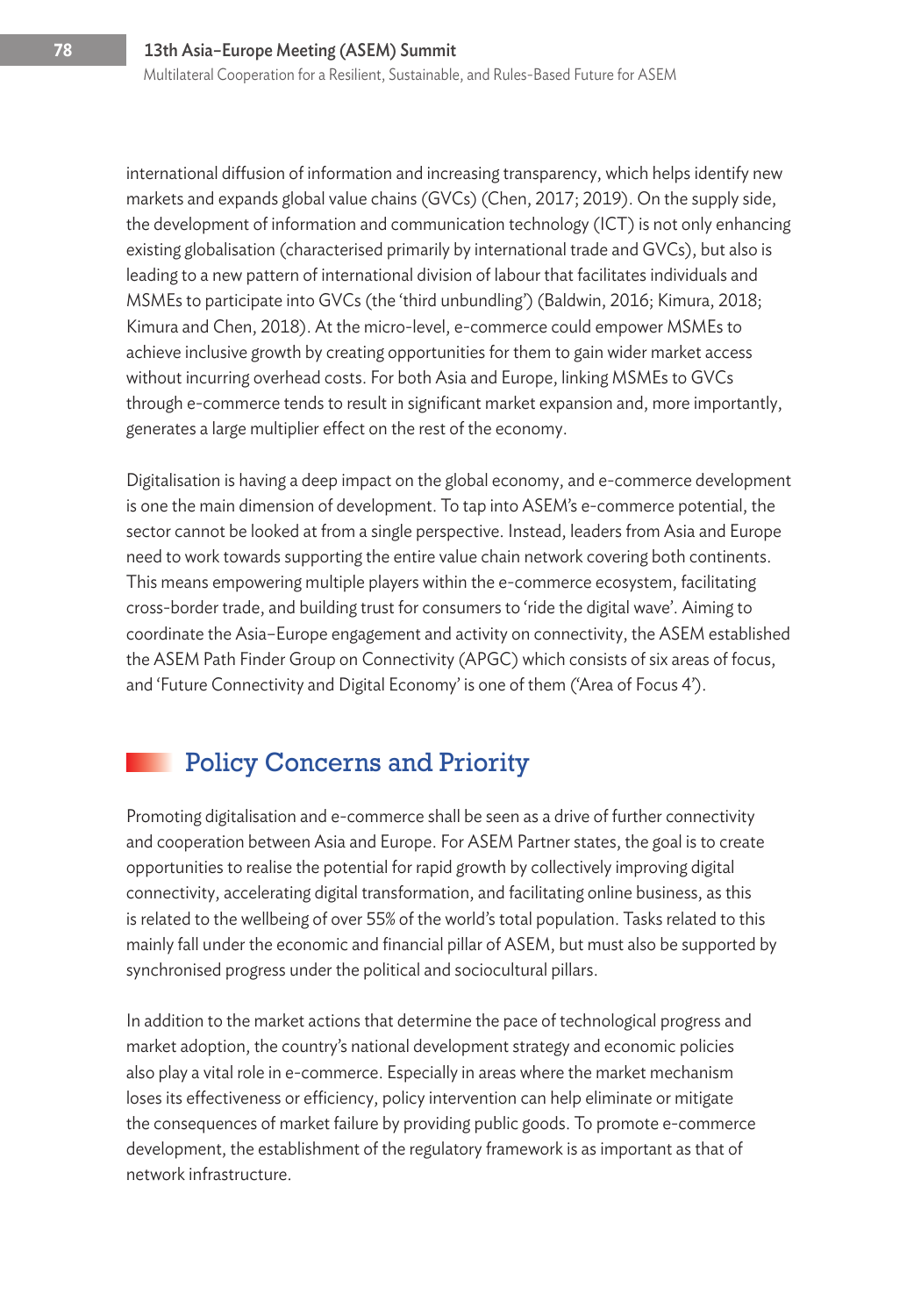First, policy efforts to help the market save 'reaction' time in response to new technology waves and seize possible opportunities of leapfrog development. Government support can help e-commerce find a more development-friendly market environment (i.e. an open market with a well-functioning legal system) and grow more rapidly as a result. Second, public sector participation in logistics and infrastructure building will help fill the development gaps and improve overall connectivity. Third, policies in favour of service sector development will have a positive spillover effect on e-commerce. For instance, service efficiency will decrease trade costs, increase reliability, and therefore promote e-commerce activities. Fourth, the online marketplace needs rules and regulations to ensure its openness, fair competition, security, and efficiency. Finally, policy support to improve human capital and labour skills will contribute to the long-term success of e-commerce (Chen, 2017; 2019).

Above all, ASEM Partner states seeking to cooperate in promoting e-commerce development should improve digital connectivity between and amongst countries in Asia and Europe. They should do this via collaborative institutional efforts that (i) promote digital-related infrastructure in both the physical world and cyberspace; (ii) harmonise rules and regulations to ensure fair competition of online marketplaces; (iii) improve connectivity-derived services to generate more value added; and (iv) strengthen government–government, private–private, and public–private partnership (Chen, 2020a).

To improve data connectivity, it is necessary to build hardware (i.e. ICT infrastructure and logistics) and software, including services and regulation to enable and support e-commerce by facilitating the flow of data, capital, goods and services, and/or people, for which datarelated infrastructure is a basic requirement. Obstacles to Asia–Europe data connectivity are due to the existence of development gaps, both across different countries and within the same country between metropolitan and remote, rural areas. In many countries, the development of data-related infrastructure has been significantly impeded by a lack of capital, human capital, and technological know-how. For instance, fibre network building is a crucial part of the infrastructure needed by the digital economy. Despite increased satellite use, terrestrial and/or subsea fibre-optic cables are the main media for 'carrying' data. Building fibre networks requires high levels of fixed capital and technology investment, and maintaining and upgrading the network requires substantial follow-up inputs since fibre technology is progressing rapidly compared to traditional fields of infrastructure. Moreover, operation and monitoring of the network requires human capital with high technical and managerial skills, as well as the ability to learn quickly about new technologies and business models.

An even greater challenge is how to reach international consensus to realise free flow of data with trust. The data issue is essential to all aspects of digital transformation, and can directly affect the sustainability of e-commerce development. Ensuring free flow of data with trust will promote e-commerce in many respects. First, data free flow increases the timeliness,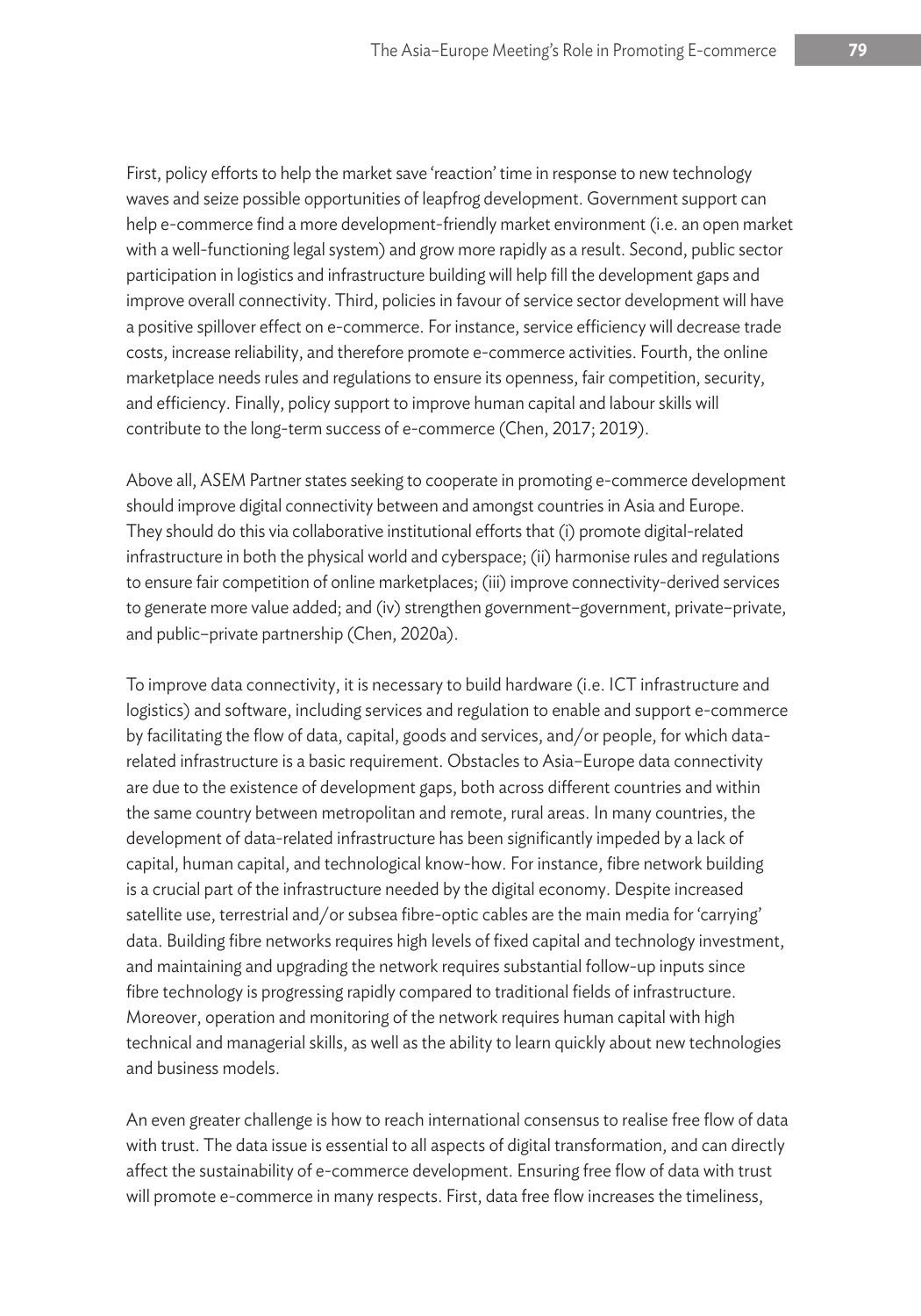transparency, and therefore the accuracy of data. Second, free flow of data across borders allows both domestic and foreign users to access information on a non-discriminatory basis, increasing market fairness and competitiveness. Third, this will help unleash the market potential to generate value added of data by setting clear legal boundaries regarding data use and storage.

Simply put, free flow of data with trust has two meanings. One the one hand, 'free' means that data is allowed to flow as freely as desired in terms of speed, form, destination, and so on. In relative terms, technological barriers to data flow have been effectively reduced, especially by the wide use of smartphones, 4G networks, and the upcoming 5G network, supported by technological advancements in data collection, processing, storage, and distribution. Most data and information today are already digital-born – they were born to be borderless, and their lifecycle exists in the cyberspace.

On the other hand, 'trust' highlights the increasing concern about data accuracy and safety and privacy protection. ICT technology is a two-edged sword: while it facilitates the flow of data, it also increases the vulnerability of data to be leaked, stolen, or misused. How to balance the free flow of data and privacy protection is still being debated. From the perspective of e-commerce development, governments must be particularly cautious about measures such as localisation requirements, data flow restrictions, filtering and blocking, and net neutrality, which normally imply barriers to free flow of data in the name of addressing privacy or security concerns.

Internationally, data protectionism tends to harm cross-border e-commerce, similar to the way that trade protectionism harms international trade. Thus, there is a need to build a consensus that provides for the free flow of data across borders within ASEM, while addressing reasonable privacy and security concerns. This will be welcomed by market leaders in Asia and Europe, in both the public and private sector, who are working together to accelerate this process by using ASEM as a platform to improve communication and understanding amongst Partner countries.

## Free Flow of Data with Trust and Backup Policies

Rules and regulations are necessary to ensure that the Internet is an open network where data can flow freely and safely. However, rule-making is a delicate affair. Over-regulation (i.e. overweighting security) may discourage data flows and hinder the growth of the digital economy, while under-regulation (not paying enough attention to security and privacy) may hurt long-term market dynamics or even lead to online grey zones (Chen, 2017).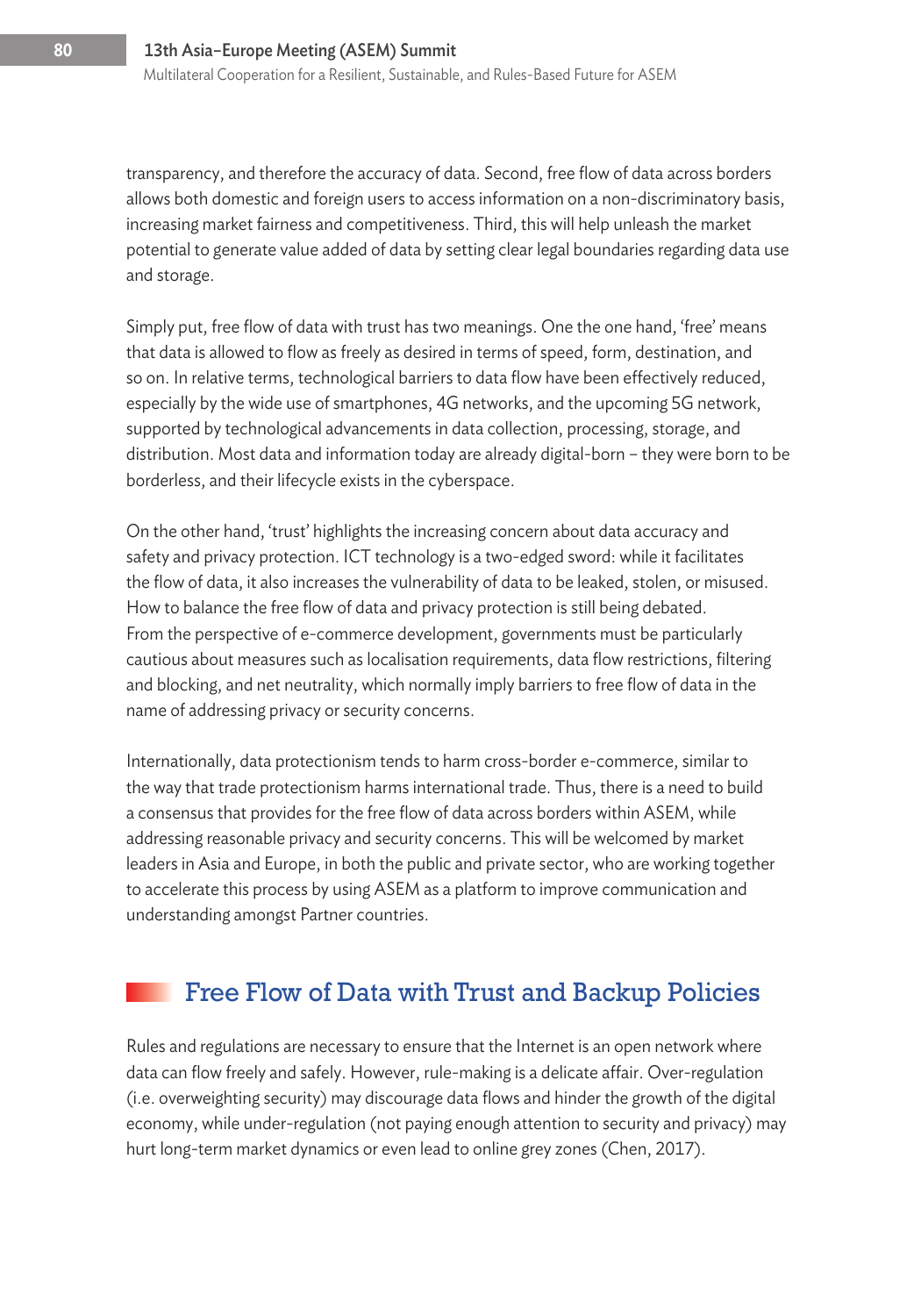Free flow of data with trust is not a standalone issue, but is closely linked to other policy concerns related to the digital economy, such as privacy, customer protection, competition, taxation, and cybersecurity. It is at the core of a broader policy regime for the digital economy and calls for a systematic approach to rule-setting on data flows and data-related businesses. However, how countries treat data and data governance vary. Regarding the Asia–Europe collaboration in new rule-making on data governance, instead of trying to establish a uniform model all at once, it is more realistic to first aim for a pan-Asia–Europe framework or data governance consensus that is widely accepted by ASEM Partner states and can be used as a shared reference by each digital policy regime. Importantly, this policy framework will have to be built on the logic of economic justification for the market to accept and adopt the new game rules in business.

Due to the wide externality of data on the economy and society, policymakers need to carefully consider sound backup policies that will make achieving free flow of data feasible. Kimura et al. (2019) proposed a framework for free flow of data for the digital economy that could be a useful reference for ASEM Partner States looking for consensus to support interoperability across different policy regimes and facilitate data flow and data sharing.

There are at least five categories of such backup policies based on the microeconomic model. The first category includes policies that promote economic liberalisation and trade facilitation, which also benefit free flow of data because e-commerce value chains contain flow of goods as well as flow of data. Thus, policies that affect free flow of goods could affect that of data, and vice versa. For instance, it is recommended to maintain the practice of duty-free electronic transmissions and apply non-discrimination principles, such as most favoured nations and national treatment by the World Trade Organization, to international trade of products with digital content. Actions such as accepting e-signatures and e-authentication facilitate trade and generate feedback effects on promoting free flow of data with trust.

The second category includes policies to correct or mitigate market failure resulting from features of the data-driven economy like network externalities, economies of scale, information asymmetry, or any combination of these conditions. Policies under this category are typically linked to competition, consumer protection, and intellectual property rights protection. In practice, it will be more efficient to design a package of distortion-cancelling policies that are globally coherent and effective, rather than letting individual governments react to specific instances with policy remedies.

Third, it will be necessary to reconcile policies with social values and economic efficiency, particularly for issues like privacy protection, for which countries and regions (i.e. the United States, European Union, and China) have set up three very different types of regulatory regimes. From a global perspective, such differences risk creating a segmented digital world,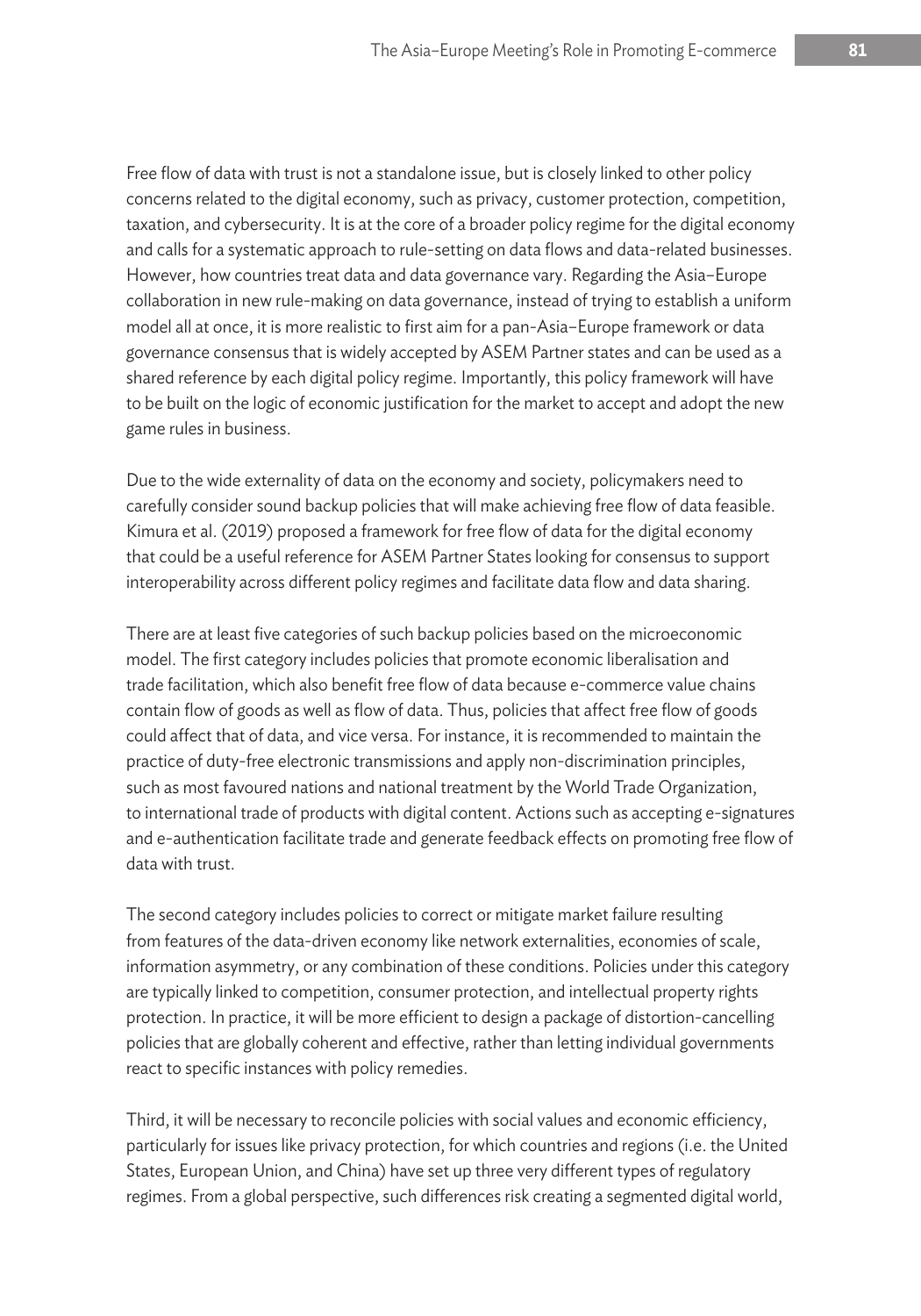unless a substantive, coordinated institutional effort is made to establish international norms and harmonise individual approaches. Similarly, cybersecurity policies should aim for international collaboration to prepare and implement countermeasures against cross-border cyberattacks.

The fourth category includes policies that aim to accommodate data flows and data-related businesses in the national policy regime. The primary concern of such policies is how to incorporate new digital technologies, business models, and services into the regulatory system. This requires actions to deal with controversial issues such as taxation that ensure fair treatment of online and offline businesses, as well as domestic and international market players.

The fifth category includes protective measures for data flows measures similar to those for the protection of infant industries. Countries want to benefit from the competitive advantages and social benefits generated by new data-related businesses, and some may wish to nurture their own industries with national strategic policies. In this regard, the global regulatory system must include some flexibilities, as long as the related strategic policies are economically justified. In a digital economy, policies and arguments on infant industry protection should also be backed up by those that facilitate data flows.

# Policy Implication

Broadly, the digital economy refers to not only e-commerce, but also businesses using digital technology, communications, and related services in the areas of manufacturing, retail, education, healthcare, transportation, finance, tourism, media, and entertainment. Economic success stories in Asia and Europe seem to have some shared factors, including integration into the global economy by participating in GVCs. Thus, the development of e-commerce and an economy's GVC participation may mutually reinforce each other.

In addition to efforts to deepen market integration and interregional cooperation, there is still space to develop an ASEM-wide policy guideline and mechanism to improve Asia–Europe regulation harmonisation and cross-border service liberalisation. These joint policy efforts will effectively facilitate online business, especially cross-border e-commerce activities amongst ASEM Partner states.

In the long run, e-commerce development calls for a broader regulatory framework comprising a wide range of related issues, from consumer protection to competition. Although most of these issues are not new and have been regulated previously, digitalisation has introduced new content and challenges. For instance, data monopolies can easily translate into market monopolistic power, and taxation of the digital economy must also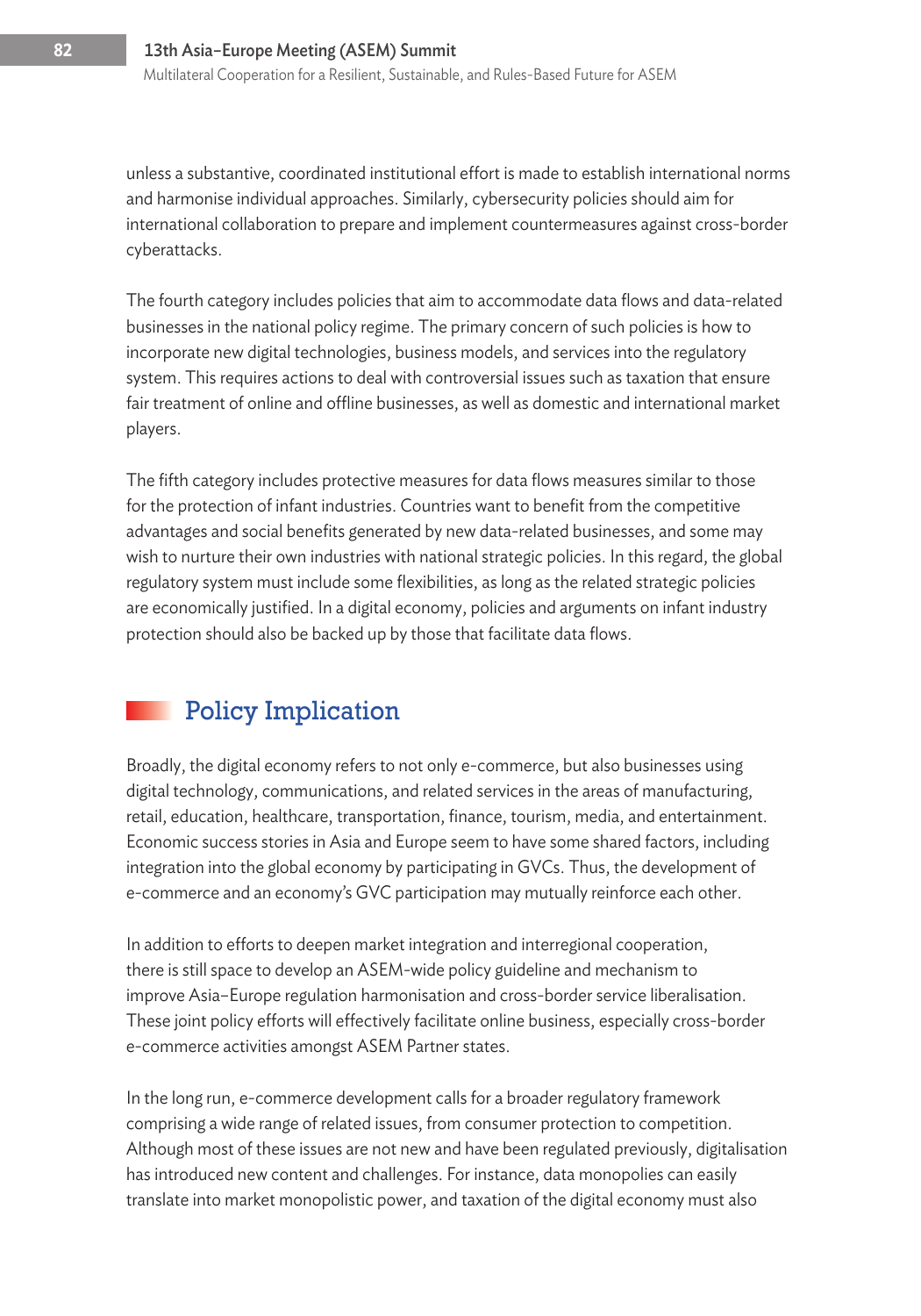consider how to deal with digital trade, data movement, and information sharing. Therefore, the solution to these problems must combine consideration of new digital-induced elements with insights as to the potential policy consequences as revealed by the economics, law, and sociology literature.

For example, effective consumer protection in e-commerce will help safeguard consumers' interests and welfare by ensuring redress availability in the event of a dispute and enforcing awards due to consumers. Digitalisation makes it possible to provide accurate information about products and services being traded, and to increase transparency on protections afforded by the seller's jurisdiction. Consumer protection for cross-border e-commerce will also require the establishment of an international online dispute resolution system, as well as national conformity assessment bodies to verify the required standards and technical regulations of traded products and services.

In Asia, the Association of Southeast Asian Nations (ASEAN) is planning to establish an online dispute resolution framework by 2021 as part of the implementation of the ASEAN Economic Community Blueprint 2025. ASEAN Member States are also adopting 'national treatment' in conformity assessments to facilitate the consistency and mutual recognition of testing and certification by qualified conformity assessment bodies in different countries. The ASEAN Member States adopted the ASEAN Digital Data Governance Framework in 2018, and an ASEAN cross-border data flows mechanism is currently being prepared.

In Europe, fundamental rights to privacy and data protection are enshrined in EU law.<sup>2</sup> In 2012, the European Commission implemented a data protection reform package to strengthen citizens' right to privacy in the digital age. The General Data Protection Regulation (GDPR) was launched in 2018 as part of the new EU data protection regime, which focuses on protecting the processing of personal data and the free movement of such data. The GDPR is widely applicable to the processing of personal data, whether within or outside the EU, and affects almost all e-commerce activities involving EU businesses, institutions, or any other EU entities.

ASEAN cross-border data flow requirements with respect to data protection will not be the same as those of the EU GDPR, as there are significant differences between the two in some areas. To promote ASEAN–EU e-commerce, both sides must achieve interoperability of the two data regimes. Besides ASEAN and the EU, other ASEM Partner states also have local data protection laws that are either already in effect or in the process of being implemented, and many multinational companies have undertaken global privacy and security obligations as well. Therefore, achieving interoperability could be a policymaking challenge for ASEM.

The Charter of Fundamental Rights of the EU includes the right to privacy (Article 7) and the right to data protection (Article 8).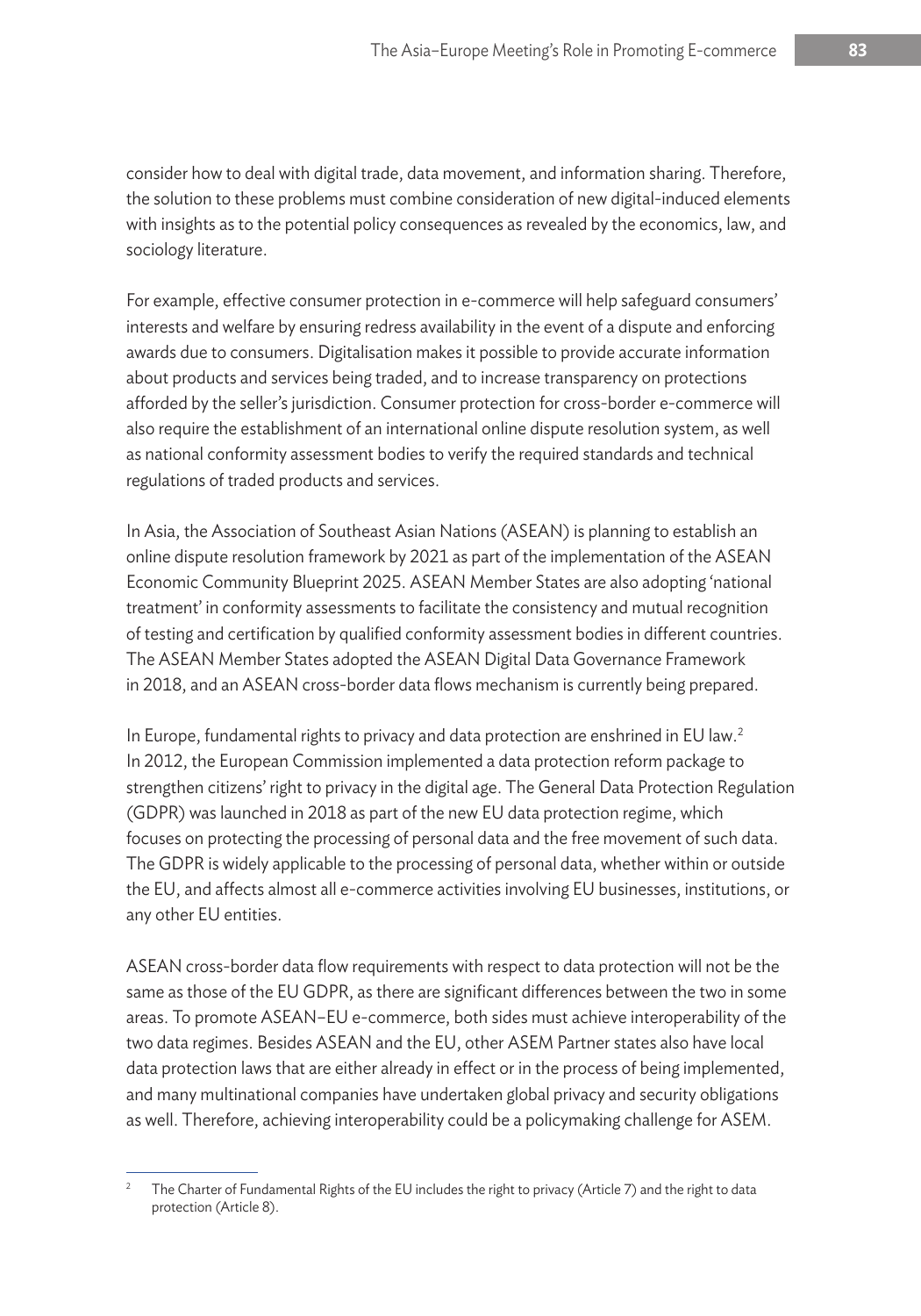For ASEM leaders, seeking a solution to achieve pan-ASEM interoperability is more efficient and therefore preferable to the alternative, that is, leaving it up to the more than 50 countries to solve the problem bilaterally. In this regard, ASEM's role as the platform for Asia–Europe dialogue will be critical to avoid the 'spaghetti bowl' problem that may result from bilateral approaches.

Similarly, it is worth noting the importance of market acceptance. Any proposed regulatory system must be accepted by the market and widely adopted by the private sector in daily business, otherwise it may fail to achieve its original goal of promoting the digital economy and e-commerce. Preserving the voice of the private sector in the cycle of policy design and rule-making will be useful, and it is necessary to balance the opinions of digital giants with those of MSMEs. (Chen 2021)

Finally, it is worth noting that the flexibility of implementation will facilitate the conclusion of the related agreement(s). ASEM comprises some of the most advanced economies in the world, some of the fastest growing developing countries, and some of the least developed countries. International rule-setting on e-commerce must take this into account to improve inclusiveness. It is unnecessary to lower requirements for latecomers, but they could be allowed a longer period to implement agreements and adopt new rules.

# Conclusion

The digital economy provides countries with new opportunities for growth, and ASEM countries are no exception. The related policy regime must support the market in realising the potential for rapid economic growth. There is a need for a digital-friendly ecosystem consisting of supportive policies, especially those that improve connectivity in both the physical world and cyberspace, to pave the way for digital transformation and promote online business.

Data connectivity is a basic requirement to achieve economic success in the digital era. ASEM must work together to facilitate free flow of data with trust, backed up by supportive policies that (i) promote economic liberalisation and facilitate trade, (ii) correct or mitigate market failures, (iii) reconcile social values and economic efficiency, (iv) accommodate data flows and data-related businesses in the national policy regime, and (v) support strategic trade and investment.

Beyond policy efforts with respect to data connectivity, the government should also consider how to establish a development-friendly market environment to support e-commerce, accelerate the process of digital adoption, invest in logistics and infrastructure, promote service sector development, and provide public goods to help improve human capital and labour skills.